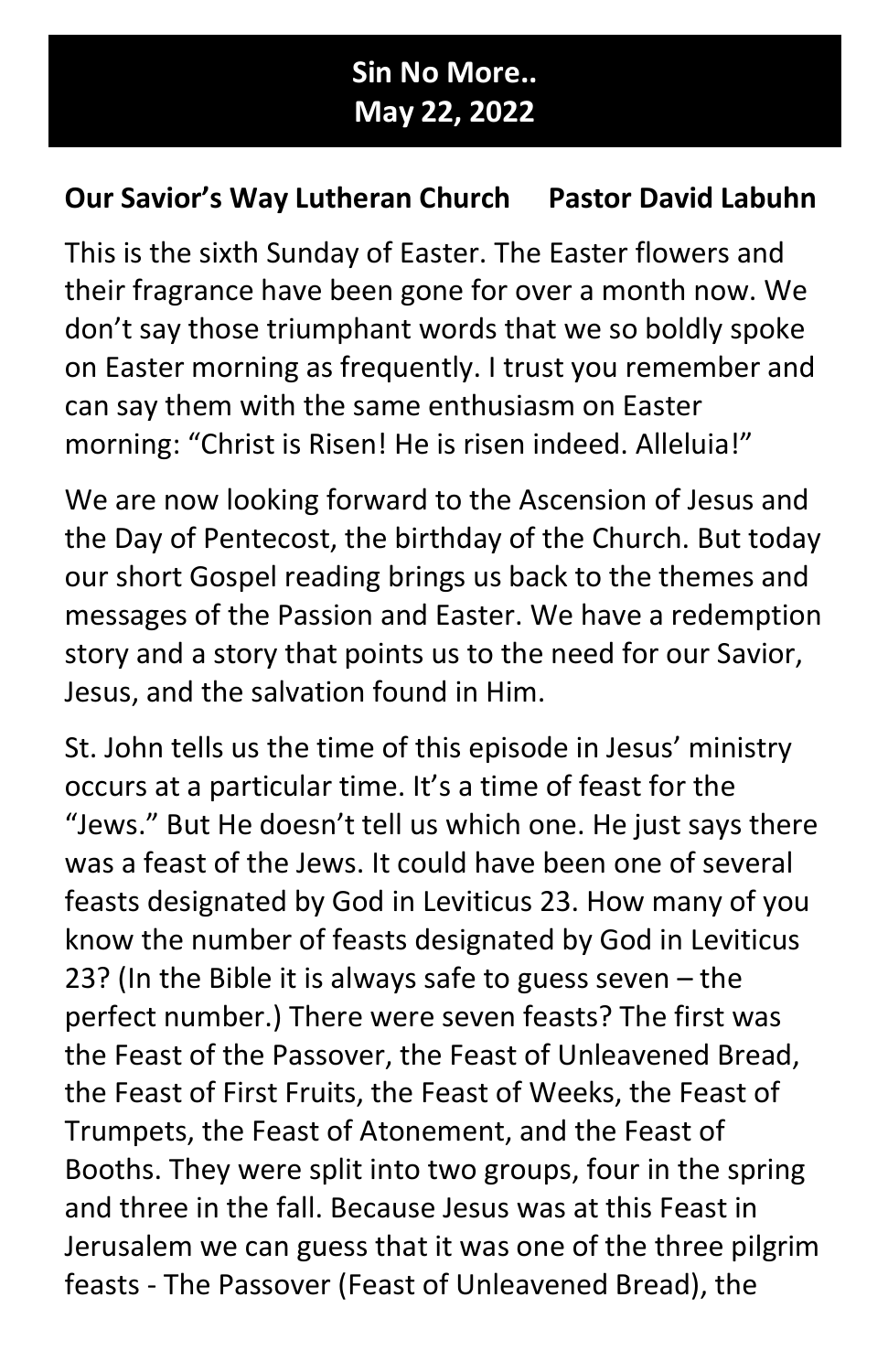Feast of Weeks (Pentecost), and the Feast of Booths (Tabernacles) - because all Jewish adult men were required to attend in Jerusalem in obedience to God's Word in Deuteronomy 16:16. No one knows for sure. Some Biblical scholars believe it to be the Feast of the Tabernacles or Booths which was held between late September and early October. So, St. John is introducing obedience to God and His Law here.

The location is in the City of Jerusalem, the same city in which Jesus will eventually be put on trial, beaten, suffer humiliation, be nailed to a cross, and die. St. John is very specific as to where in Jerusalem this takes place. First, he tells us it is at the Sheep Gate. (This gate is referenced in Nehemiah 3:1 and 12:39). It was the first Gate restored to the wall of Jerusalem in 445 B.C. by the High Priest and his fellow priests and the only one that was set apart as holy.

Jesus always entered Jerusalem through this gate except for the Triumphal Entry on Palm Sunday. It was on the north wall of the city. Sheep which were to be sacrificed were brought into the Temple after being washed in a pool outside the city. That pool was originally a water reservoir used to collect rainwater that was used for cleansing purposes by the Temple. But now, it has a name and a unique architecture. Since St. John says, "there is" he must have written this before 70 A.D. and the destruction of Jerusalem and the Temple by the Romans. St. John tells us the name of the pool in Aramaic was Bethesda. You Bible scholars all know that a name starting with Beth means "house" or "house of" and in this name the second syllable means "mercy." So the name of the pool was the "House of Mercy." The pool looked like a square eight because it was really two pools with a dividing wall between the two.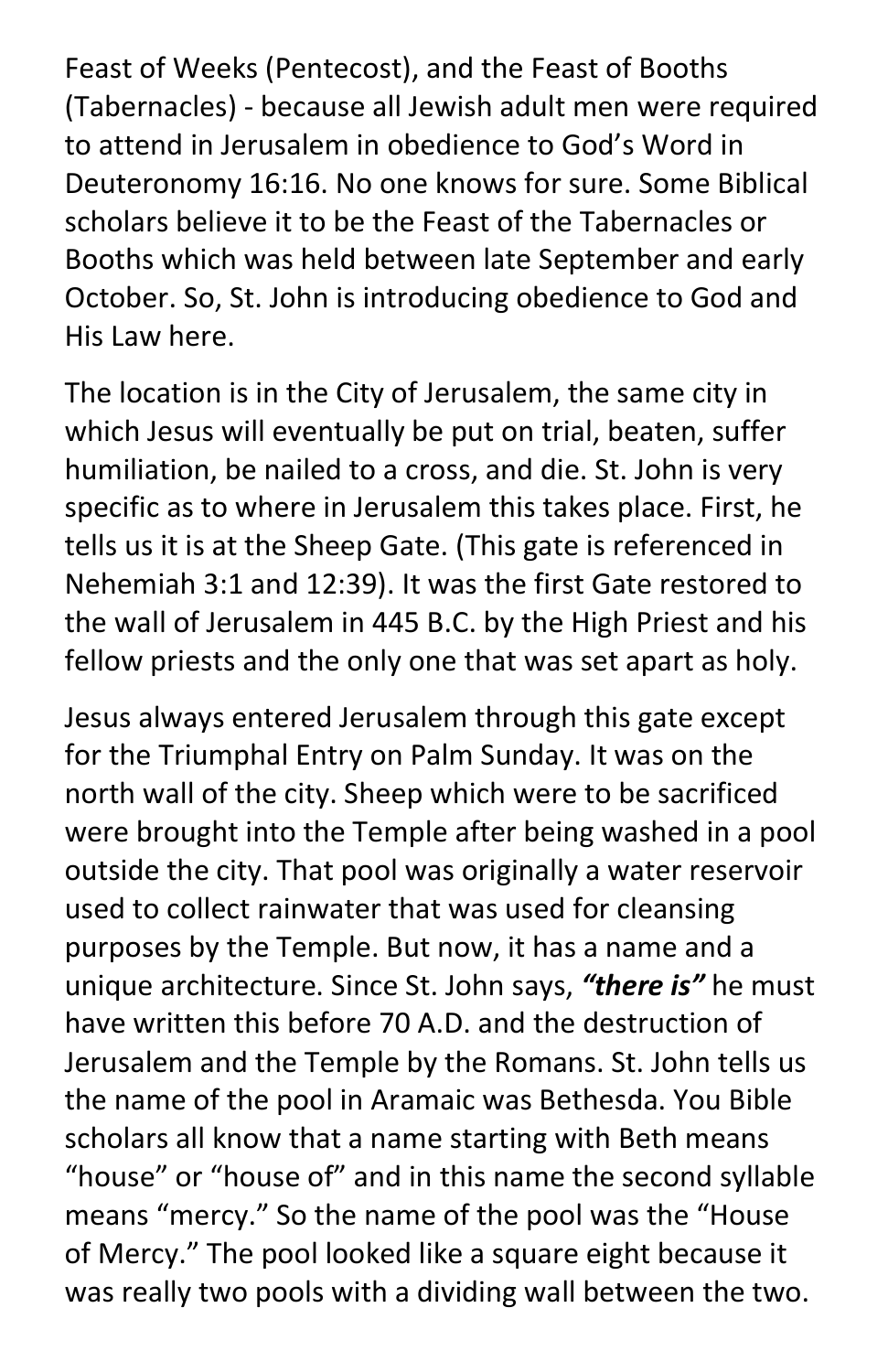One side was used for washing the animals and the other for bathing. The pools had five porches, like covered verandas, open on one side but protected from the sun and rain overhead. The community had provided these porches to protect the invalids who collected there from the elements. There were five porches. Often in Scripture, the number five represents mercy. The invalids who came to this pool waited for someone to have mercy on them and help them to the pool.

St. Augustine interpreted this figuratively because he explained that the five colonnades were symbols of the five books of Moses which is the Law and the water in the pool was a symbol for the Jewish people. He said, "That water," then-namely, that people-"were shut in by the five books of Moses, as by five porches. They were crippled, lame, arthritic and invalid because they were living under the curse of the Law. They came to the pool of mercy to be healed."

Did you notice that the reading skips from verse three to verse five? There is no verse four. That's not a typo in the Bible. No Greek manuscript before A.D. 400 contained the last phrase from verses three and a verse four. When added those verses read that the "invalids - blind, lame and paralyzed lay helpless in the colonnades," and then added "3b waiting for the moving of the water; 4 for an angel went down at certain times into the pool, and stirred up the water. Whoever stepped in first after the stirring of the water was made whole of whatever disease he had." Several manuscripts include these words, but most Biblical scholars today consider them to be a gloss (a later scribal addition to the original). Most modern translations omit them or include them only as a footnote.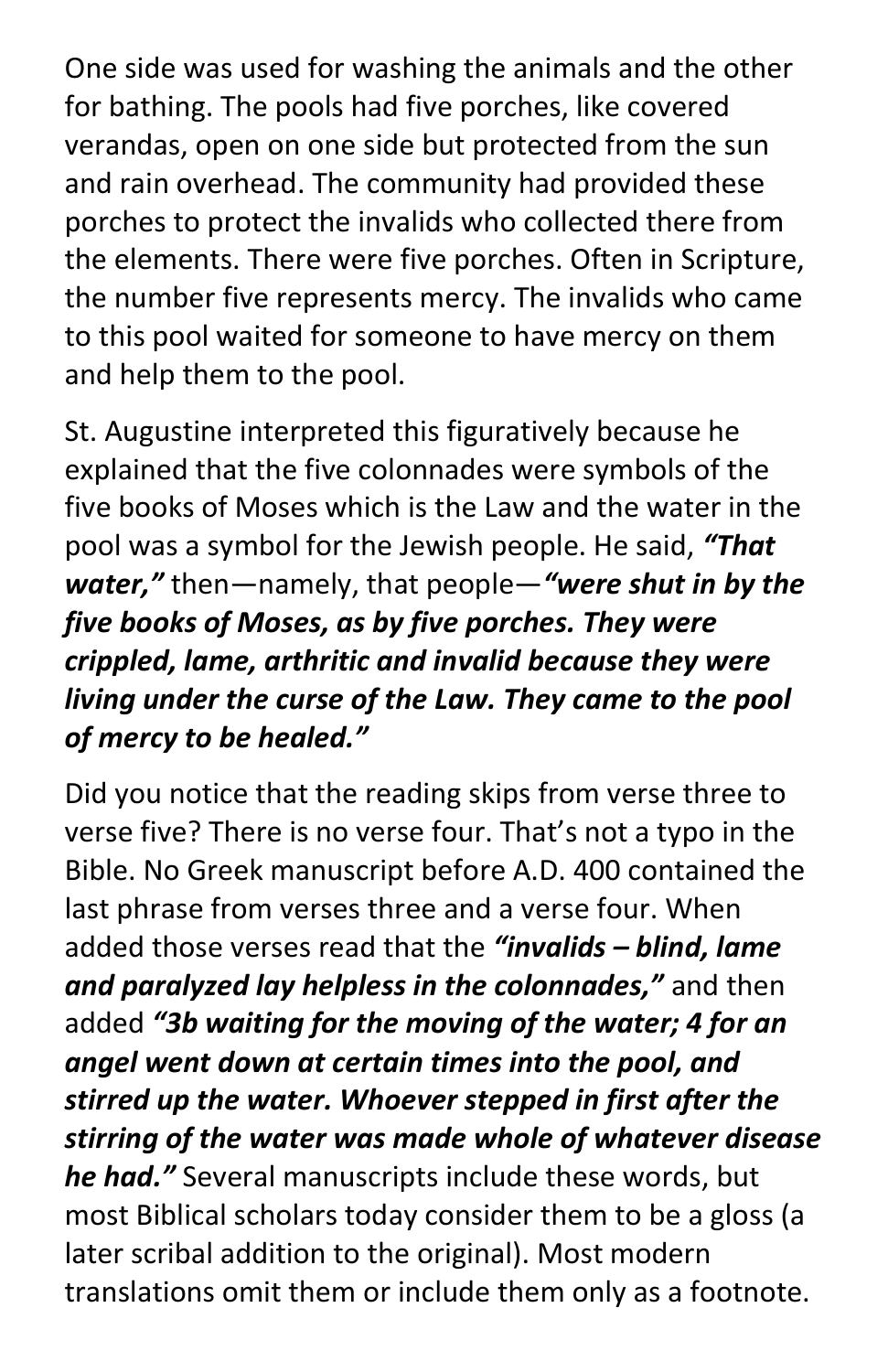These words implied that the water was seen as having magical qualities based on the myth that an angel caused the water to swirl. The true explanation for the swirling water was that the pools were probably linked to a subterranean spring and the water from the spring would gush upward at various times. Those springs probably contained water with a high mineral content that had a medicinal benefit, especially for those suffering from muscle and joint aches. Similar to the hot springs found in Arkansas, Colorado, Wyoming, California, and other places in our country.

The invalid people who came to the Pool at Bethesda sought relief from their illness. Jesus came into this setting. He came to the pool and saw a scene of desperation before Him, a multitude of people lying helpless. All of them were made in God's image and all of them were unable to do anything to help themselves. He approached one man (who was unnamed) who had been an invalid for 38 years, more than half of his life. Jesus asked him if he wanted to be healed. How would you have answered? The man doesn't answer Jesus. He is completely focused on what he believes is his salvation  $-$  getting into the waters first. He doesn't recognize Jesus and never calls Him by name. The nameless man is hopeless because he couldn't be the first to get to that water. He admits it when he says, he had no one to help him get in the waters first when they began to eddy in the pool. Other invalids, apparently, may have had a relative or friend to help them get into the water first but he had no one. Maybe his parents had died and maybe he had no friends because he was an invalid and probably was poor. He probably thought that Jesus would be the one who would help him. Jesus would help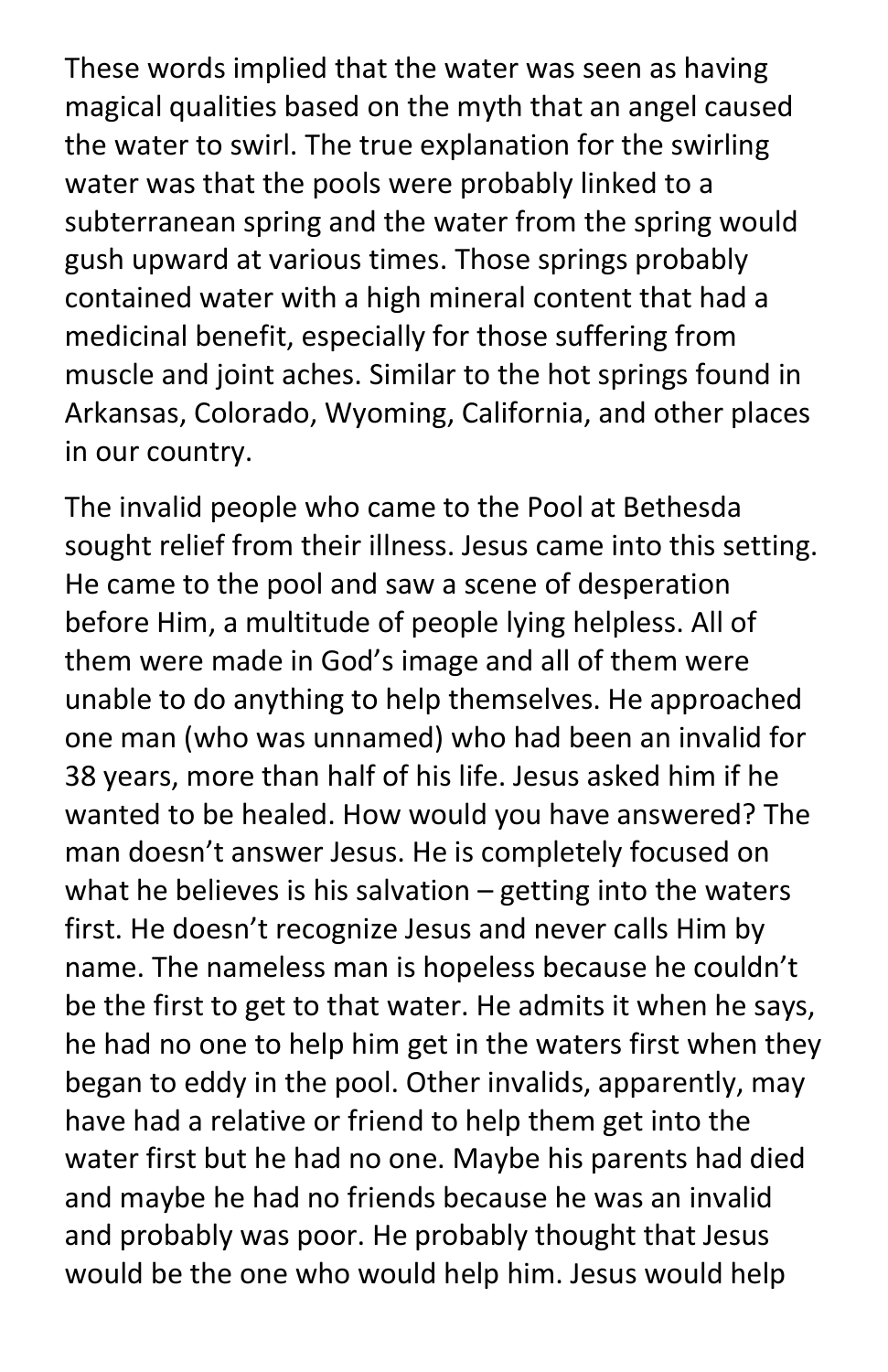him but not in the way he thought. He was so focused on the water that he saw no other way to be freed from his invalid condition and the prison of his mat. His only hope for relief by his own actions was to get in the water but doing so was out of his control. He was certainly hopeless and had placed all his faith in his own efforts which were failing him.

It reminds me of a story. There was a man in the community who had an offensive body odor. After being snubbed by people numerous times for his offensive BO, he decided to go to a doctor to see if the doctor could do anything about it. The doctor examined him and couldn't find anything wrong with him physically. Exasperated, the doctor asked the man, "What do you do for a living?" The man sighed and said, "Well, that may be the problem. You see I work at the airport and it's my job to empty the holding tanks from the restrooms onboard the aircraft after they land. It's all over head, you know, and invariably, some of the spillages end up getting on me. Try as I may, it's really hard to get it off." The doctor thought for a while and said, "Sounds to me like you need another line of work. Why don't you find a more sanitary job somewhere?" The man looked at the doctor in amazement and said, "What? And get out of aviation?!"

We reek with the smell of sin in our hearts, minds, and bodies. While we are born physically alive, we are also spiritually dead at birth. We are plagued and paralyzed by original sin, the sin of Adam, as his offspring. Original sin is so pervasive that it has affected us in every way. Being born with this original sin, we have a condition from which we cannot free ourselves. And try as we will get to the waters of grace, just like the man in our Gospel. And we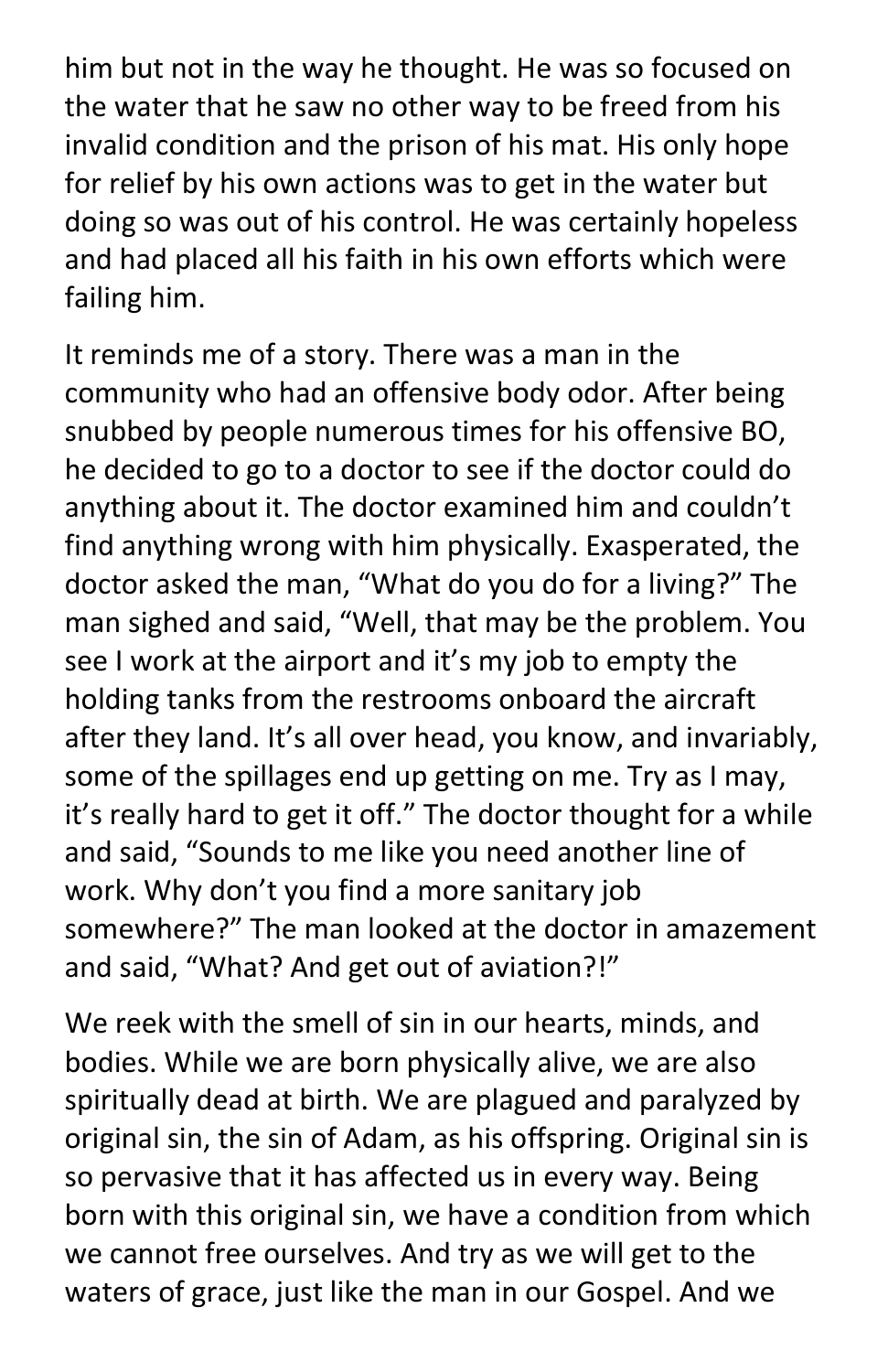don't even want to make a change like a man at the airport in my story.

Jesus comes as the Lamb of God and washes away all that sin. He does it. He does it by His word, just as Jesus told the invalid man in our Gospel, "Get up, take up your bed, and walk." By His words, Jesus healed the man. Jesus healed us of our sin by his word when he said, "It is finished." on the cross. The man did nothing. We did nothing. Jesus acted for us by His suffering, death, and resurrection. Just as Jesus gave this man a gift of healing for the affliction of his physical body, He gave us the healing of our spiritual affliction, our sin. Just as this man could not save himself by reaching the pool of Bethesda, "the pool of grace," we cannot save ourselves and earn the grace of God. Grace came for this man only by the love of God the Father through Jesus. Grace comes to us the same way.

At the beginning of his Gospel, the Apostle John writes one of his main themes: "From his fullness we have all received, grace upon grace. For the law was given through Moses; grace and truth came through Jesus Christ" (John 1:16-17). The physical healing of this man was a miracle and showed that Jesus was God. It demonstrated the grace and mercy of God for the physical well-being of man. God does the same for us through Jesus in our physical bodies, but more importantly, healing is of our souls.

There is a postscript to this story in verses 14-17. Jesus meets the man in the Temple and says to him in verse 14, "See you are well. Sin no more that nothing worse may happen to you." Jesus had not only healed the man (which showed Jesus to be the Messiah and the Son of God, the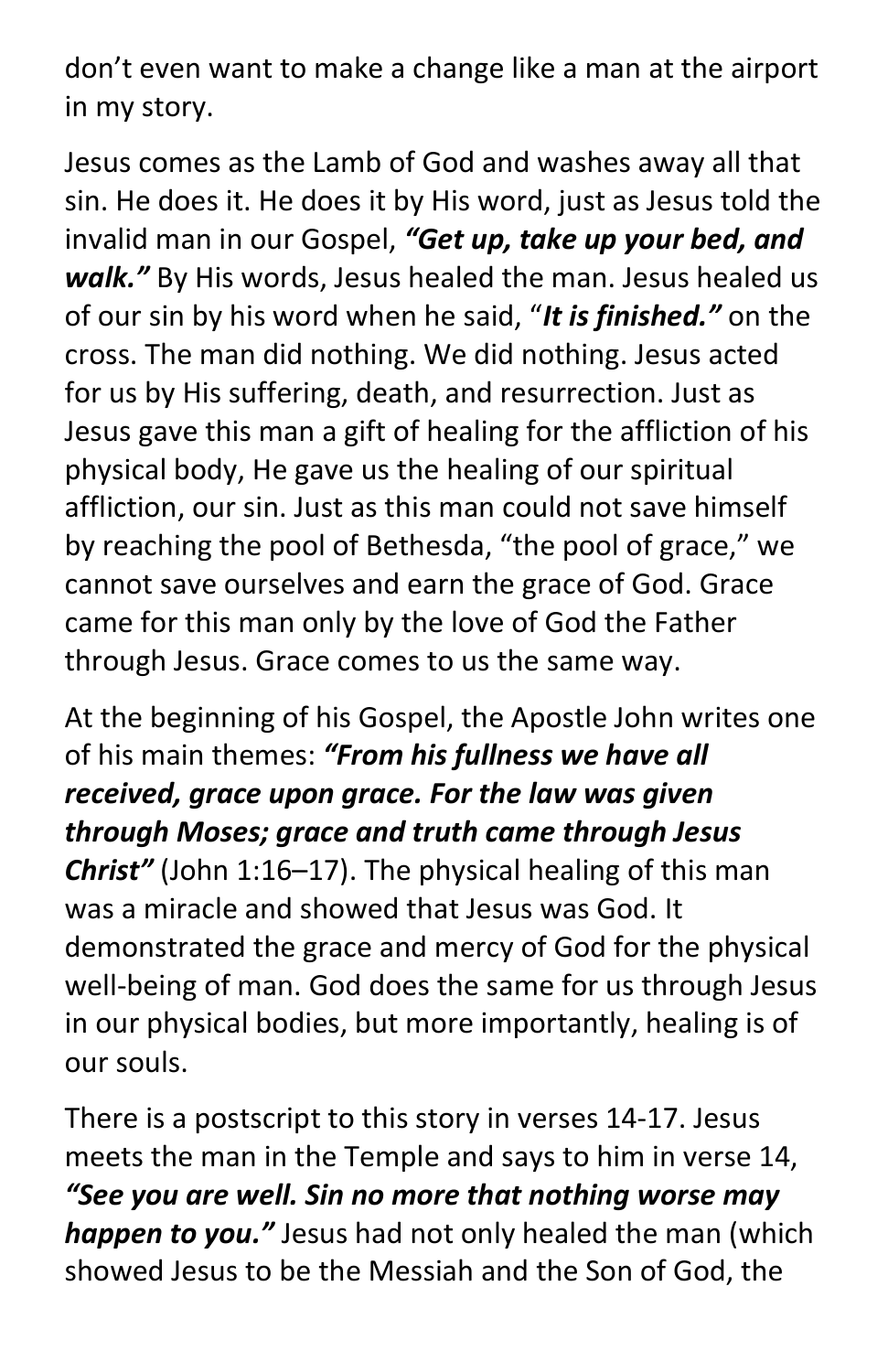one who created all things and could therefore renew all things) but Jesus also forgave the man all his sins.

What lessons are there in this story for us on this Easter Sunday? Clearly, we see we are incapable of saving ourselves. It is only through faith in the grace earned by Jesus that we are saved. It is hopeless to seek the things of this world to bring about our salvation and to futility to focus on them. Things like wealth, power, success, and good works. Our focus needs to be on Jesus and Jesus alone. Everything else is a myth and will not give us healing or salvation from the sins within us.

Physical and spiritual healing is a free gift from God through Jesus. The man didn't see it but he, and all people, are given the grace of God without charge. Our repetitive striving will only lead to repetitive failure. If we do not show our faith in our actions, we have none and we are truly lost.

The man in this story did obey Jesus. He got up and left. He may not have had faith that was ongoing but for a moment he accepted the command of Jesus and received the gift of healing. But did you notice? He never said thank you to Jesus. Maybe he was too overwhelmed. Maybe his newfound health was so exhilarating that he lost sight of Jesus. Maybe that is why Jesus found him in the Temple – he was giving thanks to God. Or maybe he was just ungrateful and for this Jesus had to warn him not to sin.

How do you thank God for the mercy and grace He has shown you by the sacrifice of His Son, Jesus? Does your life show you as sinning no more and following Jesus' warning to this man or do you take your salvation for granted?